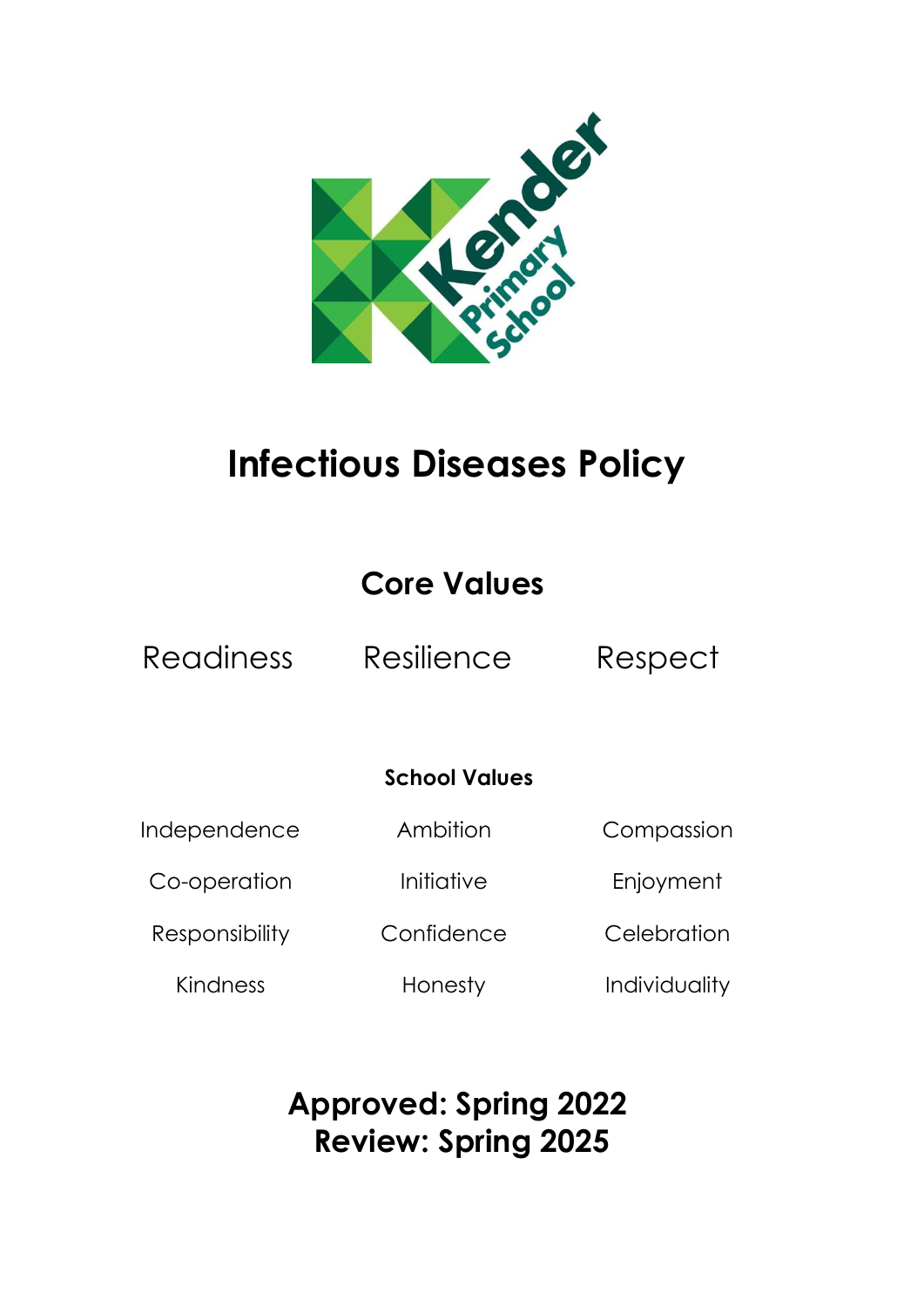#### **Rationale**

A communicable disease is an infectious disease that is contagious, and which can be transmitted from one source to another by infectious bacteria or viral organisms. Primary responsibility for the prevention and control of infectious diseases lies with individuals, families and public health authorities; however, schools also have an important role to play.

At Kender Primary School, we can support the prevention and control of transmission of infectious diseases by:

- Supporting immunisation programs
- Providing prompt and consistent response to detected or suspected cases of disease.

Kender Primary School is not expected to give expert advice or treat children, which is the role of medical practitioners and health authorities as appropriate.

#### **Aim**

To help prevent and control the transmission of communicable diseases in our school and community. Implementation in the event of an infectious disease outbreak, Kender Primary School must:

- Take specific precautions to prevent and control the transmission of infectious diseases;
- Minimise contact with body fluids and substances and have procedures that
	- o Protect staff and students and deal with inappropriate student behaviour that could result in exposure to body fluids;
	- o Include educating the children about why the behaviour is inappropriate and the potential consequences.

The School Business Manager (SMB) must ensure all first aid kits are appropriately stocked and contains advice on handling spills of body fluids and substances.

#### **Precautions**

Specific precautions to assist with infection prevention and control must be followed by all staff in the school at all times. They include hygiene and bodily fluids and substance precautions set out below.

#### **Hygiene**

General precautions include:

- Good hygiene practices, particularly washing and drying hands before and after meals, after using the bathroom, after nose blowing, and after contact with contaminated objects.
- The use of protective barriers which can include gloves and masks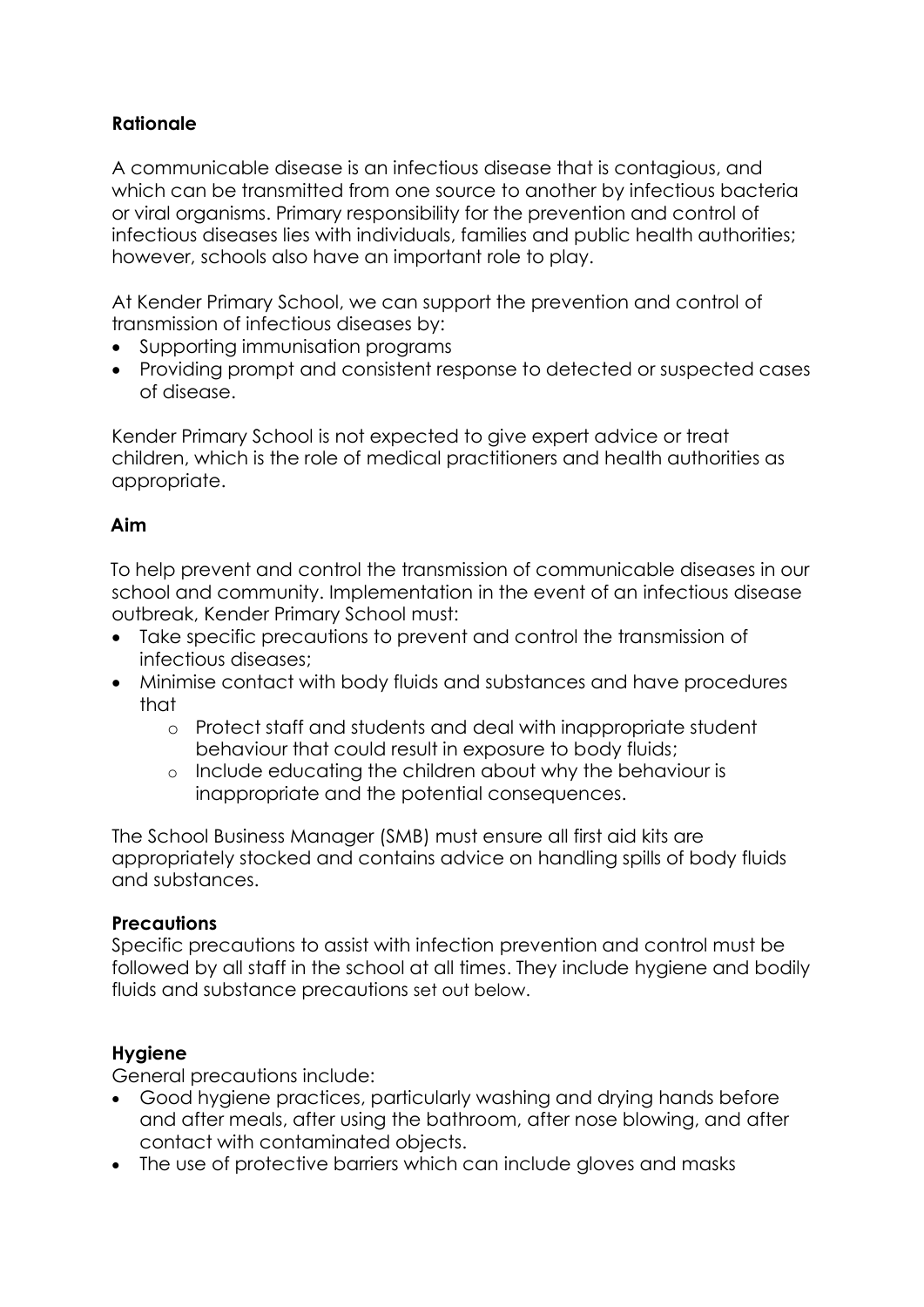- Safe handling of 'sharps'
- Use of non-touch technique, as appropriate.

#### **School Cleaners**

Cleaning equipment is maintained to a high standard. The Premises Manager is responsible for monitoring cleaning standards and discussing any issues that may arise with the cleaners.

#### **Blood and Other Bodily Fluids**

Interaction between people at schools should minimise contact with body fluids and substances, including:

- blood, whether wet or dry
- secretions
- excretions other than sweat
- other body substances.

Staff members and children should:

- Cover broken skin on their hands or lower arms with waterproof occlusive dressings at all times
- When coughing or sneezing, all staff and children are encouraged to cover their nose and mouth with a disposable tissue and dispose of the tissue after use, and to wash their hands afterwards
- If caught unaware when coghing or sneezing, all staff and children are encouraged to sneeze into the crook of their arms
- Treat blood and other body fluids and substances as being potentially infectious
- Avoid direct contact with blood and other fluids and substances, where possible
- Personal protective equipment (PPE) are worn where there is a risk of contamination with blood or bodily fluids during an activity. Gloves are disposable, non-powdered vinyl or latex. If there is a risk of splashing to the face, goggles should be worn
- Be familiar with recommended hygiene and standard precautions
- Deal with spills:
	- o Using single-use gloves, or
	- o Until it is possible to get someone wearing gloves to take over, then thoroughly wash their hands and any body parts that were in contact with the spill using warm water and liquid soap.
- Use a resuscitation mask, if available, if mouth-to-mouth resuscitation is required. Note: CPR training should be practiced with the use of a singleuse resuscitation mask and manikins should be cleaned, dried and disinfected.

#### **Exclusion**

Schools must be aware of, and abide by, exclusion requirements during an outbreak of an infectious disease.

#### **Bites**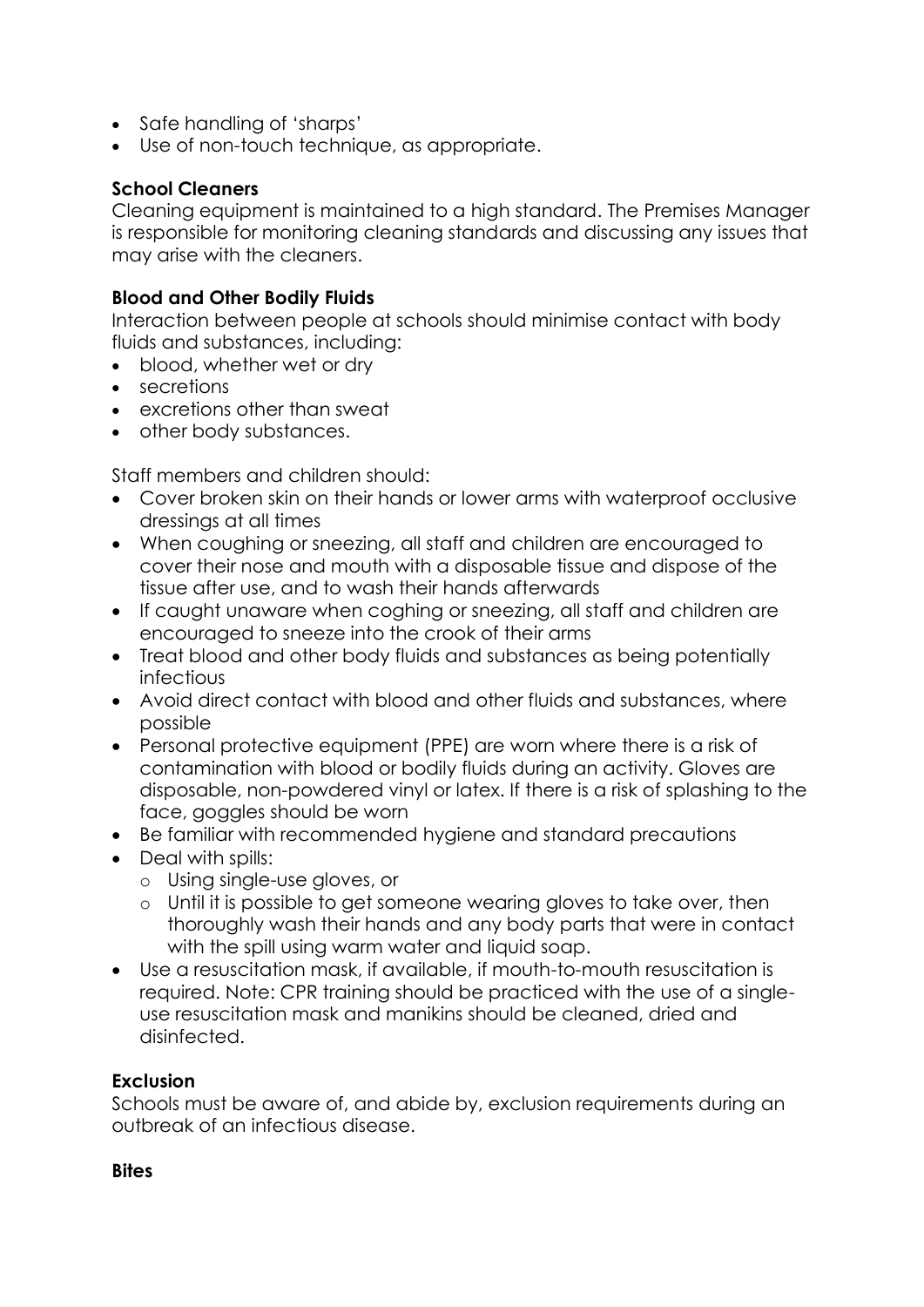If a bite does not break the skin, the affected area is cleaned with soap and water.

If a bite breaks the skin, the affected area is cleaned with soap and running water, the incident is recorded in the accident book and medical advice is sought immediately.

#### **Preventing the spread of infection**

Parents will not bring their child to school in the following circumstances:

- The child shows signs of being poorly and needing one-to-one care
- The child has untreated conjunctivitis
- The child has a high temperature/fever
- The child has untreated head lice
- The child has been vomiting and/or had diarrhoea within the last 48 hours
- The child has an infection and the [minimum recommended exclusion](file:///C:/Users/Clare%20Firmin/Downloads/infection-disease-policy.docx%23_Infection_Absence_Periods)  [period](file:///C:/Users/Clare%20Firmin/Downloads/infection-disease-policy.docx%23_Infection_Absence_Periods) has not yet passed

#### **Vulnerable children**

Children with impaired immune defence mechanisms (known as immunecompromised) are more likely to acquire infections. In addition, the effect of an infection is likely to be more significant for such children. These children may have a disease that compromises their immune system or be undergoing treatment, such as chemotherapy, that has a similar effect.

If a vulnerable child is thought to have been exposed to an infectious disease, the child's parents/carers will be informed and encouraged to seek medical advice from their doctor or specialist.

#### **Procedures for unwell children/staff**

Staff are required to know the warning signs of children becoming unwell including, but not limited to, the following:

- Not being themselves
- Not having a snack
- Not eating at lunchtimes
- Wanting more attention/sleep than usual
- Displaying physical signs of being unwell, e.g. watery eyes, a flushed face or clammy skin

Where a staff member identifies a child as unwell, the child is taken to the School Office. Their temperature will be taken by a first aider, and the child's parents/carers will be informed of the situation. Staff will:

- Attempt to cool the child down if they are too hot, by opening a window and suggesting that the child removes their top layers of clothing.
- Provide the child with a drink of water.
- Move the child to a quieter area of the classroom or school.
- Ensure there is a staff member available to comfort the pupil.
- Summon emergency medical help if required.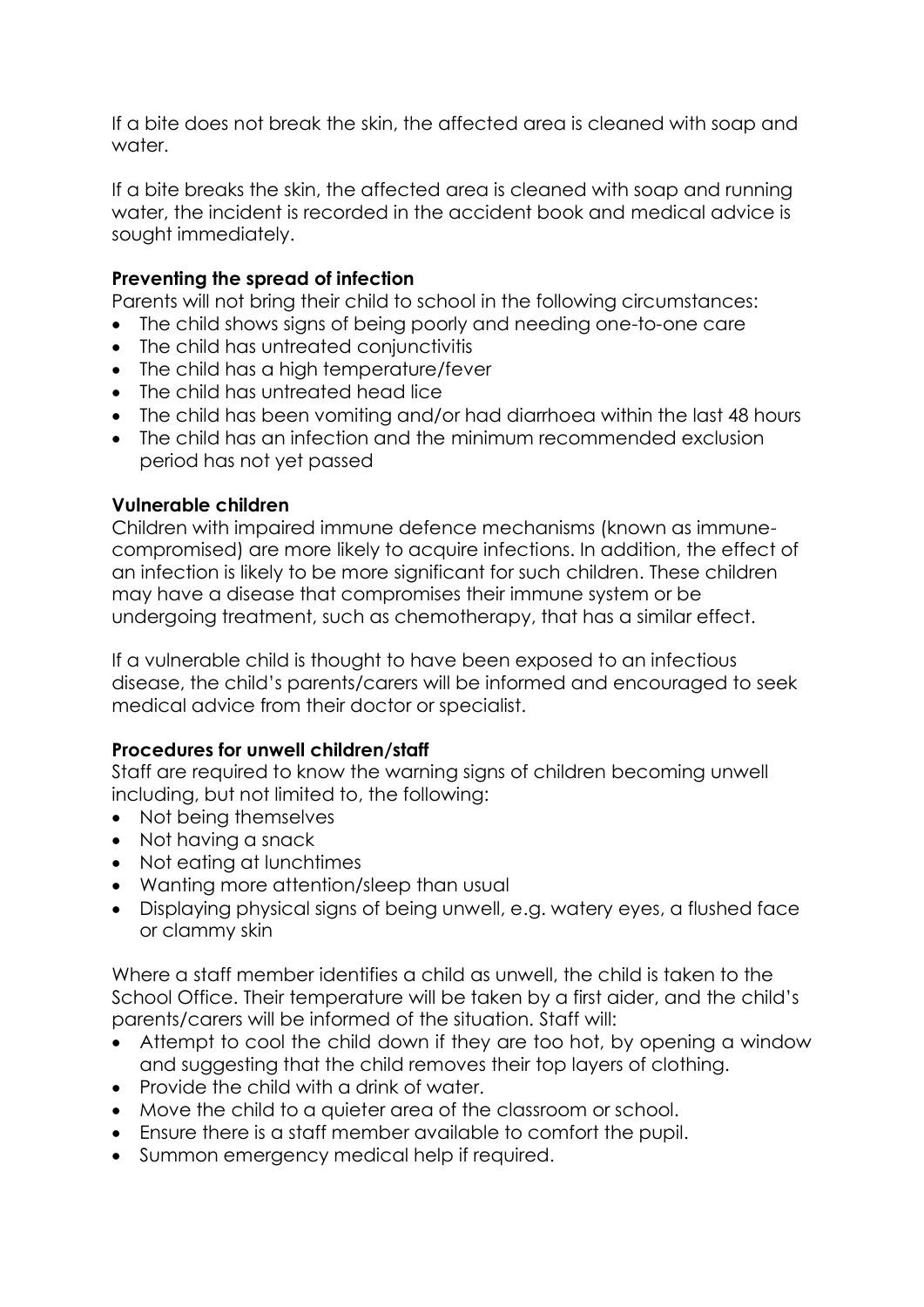Children and staff displaying any of the signs of becoming unwell will be sent home, and we will recommend that they see a doctor.

If a child is identified with sickness and diarrhoea, the pupil's parents/carers will be contacted immediately and the child will be sent home and may only return after 48 hours have passed without symptoms.

If the school is unable to contact a pupil's parents in any situation, the pupil's alternative emergency contacts will be contacted.

If a staff member is suffering from vomiting and diarrhoea, they will be sent home and may not return until 48 hours have passed without symptoms.

#### **Contaminated clothing**

If the clothing of the first-aider or a child becomes contaminated, the clothing is removed as soon as possible and placed in a double plastic bag. The pupil's clothing is sent home with the pupil, and parents are advised of the best way to launder the clothing.

#### **Exclusion**

Children suffering from infectious diseases will be excluded from school on medical grounds for the minimum recommended period.

If parents insist on their child returning to school when the child still poses a risk to others, the LA may serve notice on the child's parents to require them to keep the child away from school until the child no longer poses a risk of infection.

If a child is exposed to an infectious disease, but is not confirmed to be infected, this is not normally a valid reason for exclusion; however, the local health protection team (HPT) may be contacted to advise on a case-bycase basis.

#### **Medication**

Where a child has been prescribed medication by a doctor, dentist, nurse or pharmacist, the first dose will be given at home, in case the child has an adverse reaction.

The child will only be allowed to return to school 24 hours after the first dose of medication, to allow it time to take effect.

All medicine provided in school will be administered in line with the Administering Medication Policy.

#### **Outbreaks of infectious diseases**

An incident is classed as on 'outbreak' where:

• Two or more people experiencing a similar illness are linked in time or place.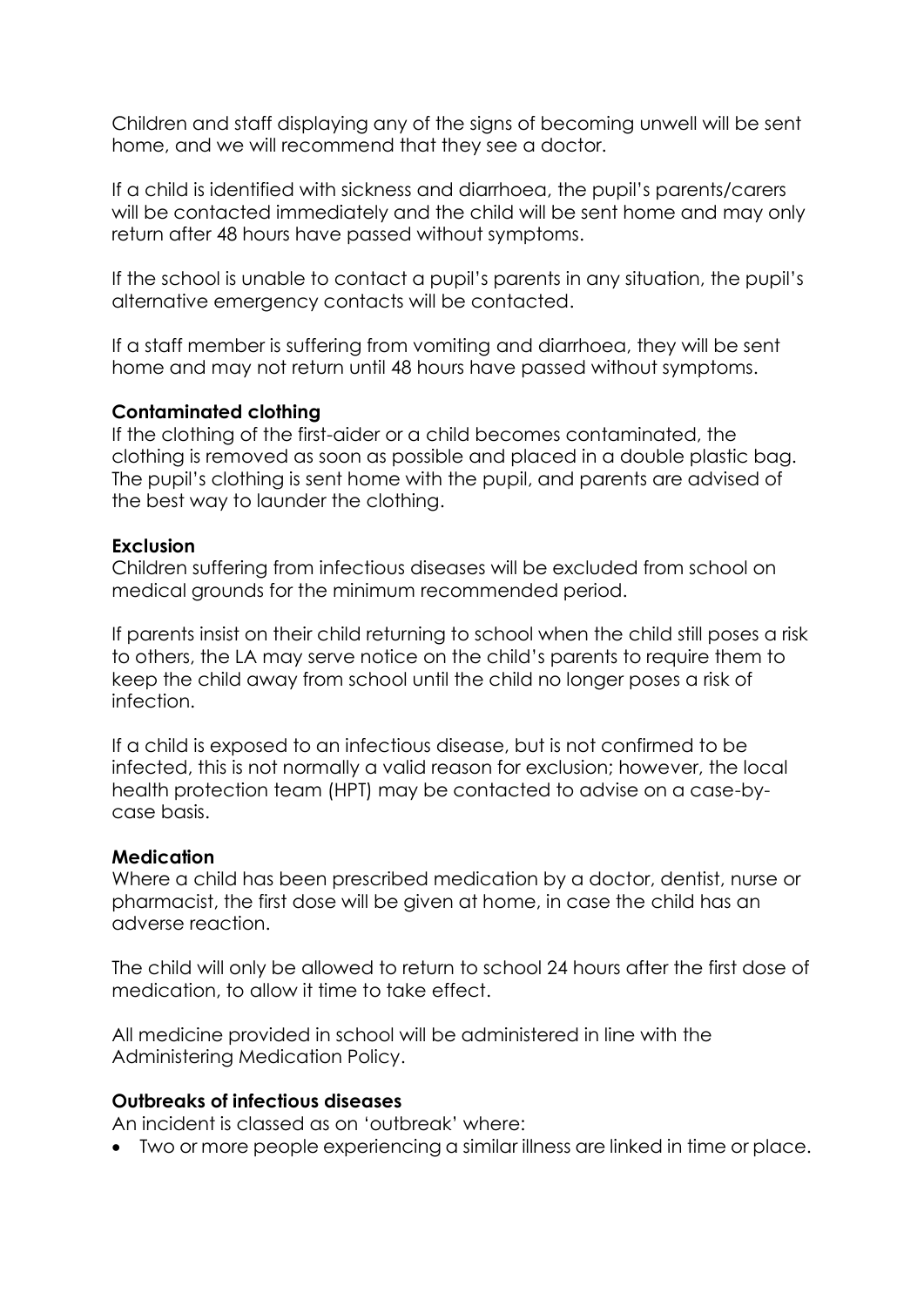- A greater than expected rate of infection is present compared with the usual background rate e.g.:
	- o Two or more children in the same classroom are suffering from vomiting and diarrhoea.
	- o A greater number of children than usual is diagnosed with scarlet fever.
	- o There are two or more cases of measles at the school.

Suspected outbreaks of any of the diseases listed in the "Spotty Book" will always be reported.

As soon as an outbreak is suspected (even if it cannot be confirmed), the headteacher will contact the Lewisham HPT to discuss the situation and agree if any actions are needed.

The headteacher will provide the following information:

- The number of staff and children affected
- The symptoms present
- The date(s) the symptoms first appeared
- The number of classes affected

If the headteacher is unsure whether suspected cases of infectious diseases constitute an outbreak, they will contact the HPT.

The HPT will provide the school with draft letters and factsheets to distribute to parents. The HPT will always treat outbreaks in the strictest confidence; therefore, information provided to parents during an outbreak will never include names and other personal details.

If a parent informs the school that their child carries an infectious disease, the infectious disease controls are checked to see if they are allowed in school, if they are, other children will be observed for similar symptoms by their teachers

If a child is identified as having a notifiable disease, the school will inform the parents.

During an outbreak, enhanced cleaning protocols will be undertaken, following advice provided by the local HPT. The SBM will liaise with the cleaning contractor to ensure these take place.

#### **Pregnant staff members**

If a pregnant staff member develops a rash or is in direct contact with someone who has a potentially contagious rash or infectious disease, we will strongly encourage her to speak to her doctor or midwife. This includes but is not limited to: chickenpox, measles, rubella, slapped cheek disease.

#### **Staff handling food**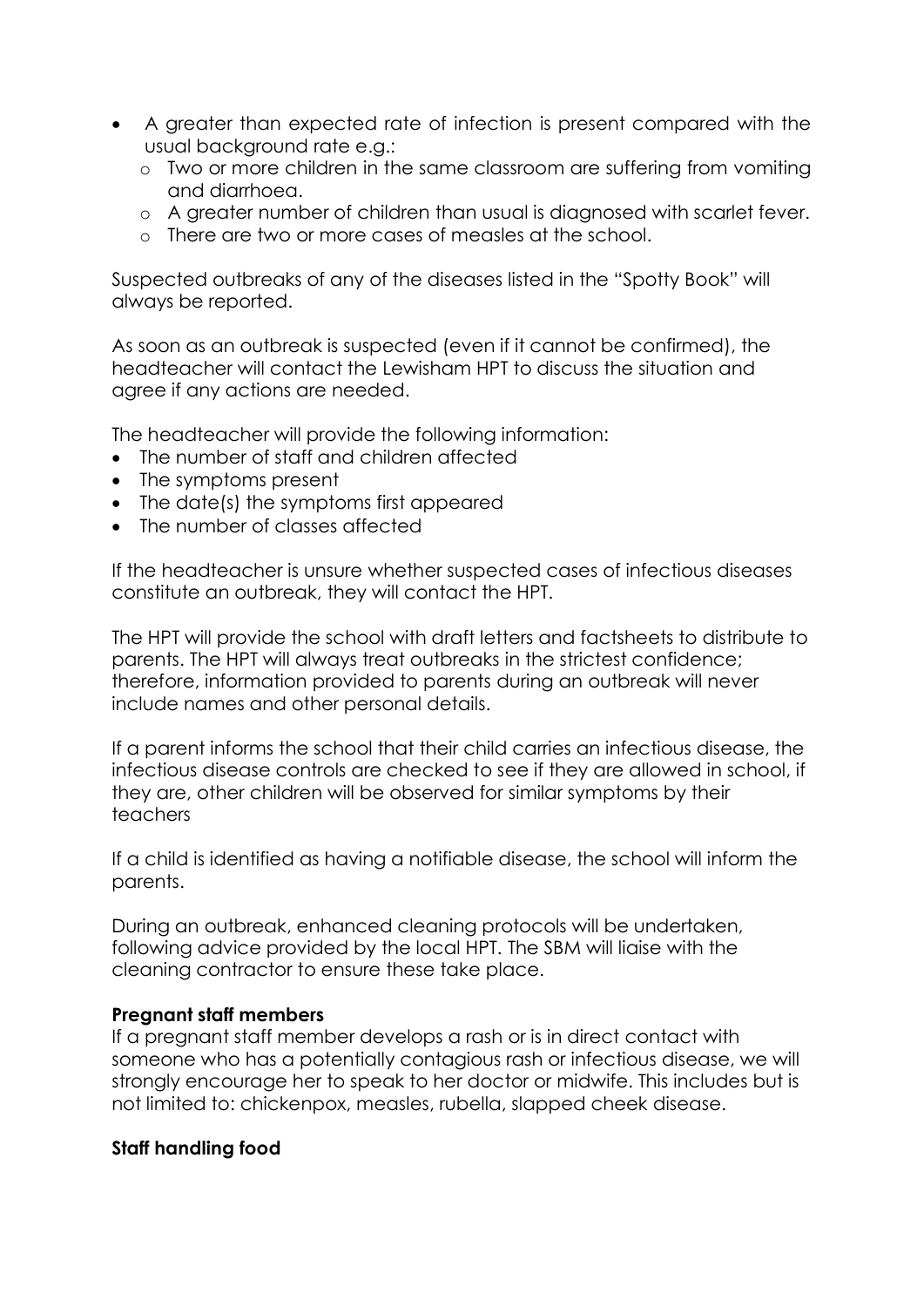Food handling staff suffering from transmittable diseases will be excluded from all food handling activity until advised by the local Environmental Health Officer that they are clear to return to work. Both food handling staff and midday assistants are not permitted to attend work if they are suffering from diarrhoea and/or vomiting. They are not permitted to return to work until 48 hours have passed since diarrhoea and/or vomiting occurred.

In some cases, a medical certificate provided by a registered medical practitioner must be received prior to readmission to classes can be allowed.

#### **Contact with pets and animals**

Animals in schools are strictly controlled:

- The school only considers the following animals as school pets: chickens, hamsters, guinea pigs and rabbits.
- Animals in school are only permitted in the following areas: classrooms / dedicated outdoor areas.
- All animals receive recommended treatments and immunisations,
- Bedding is changed on a **weekly** basis.
- Feeding areas are kept clean and pet food is stored away from human food.
- The headteacher ensures that a knowledgeable person is responsible for each animal.

Visits to farms are strictly controlled by the policies and protocols contained in their individual risk assessment.

Visits to zoos are strictly controlled and refer to their own risk assessment.

Parents &/or carers have a responsibility to inform the Head Teacher as soon as practicable if a child is infected with any infectious or communicable disease or has been in contact with an infected person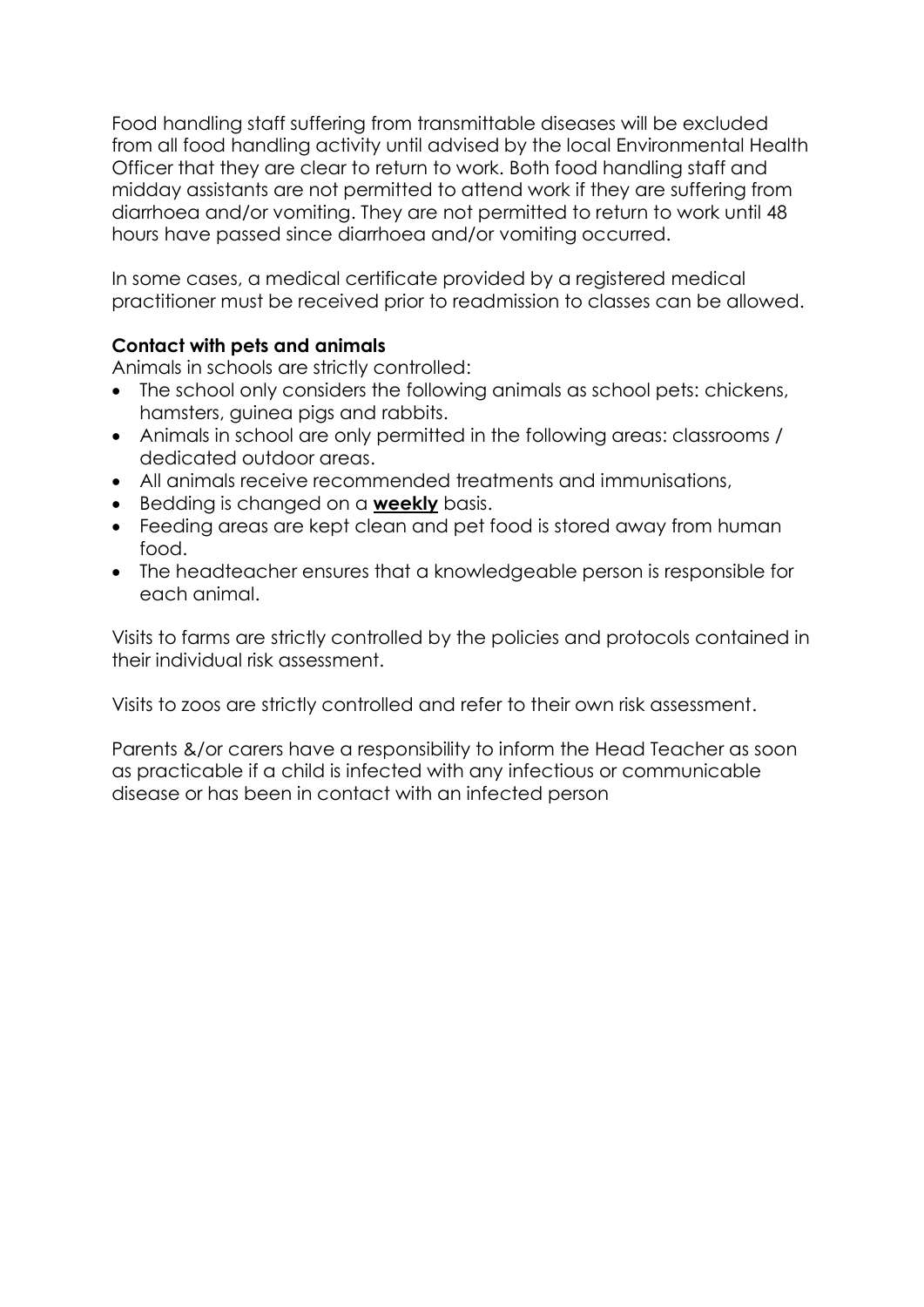#### **Appendix 1**

**"The Spotty Book Notes on infectious diseases in Schools and Nurseries" which outlines the minimum periods of exclusion from Primary Schools for infectious diseases cases and contacts.**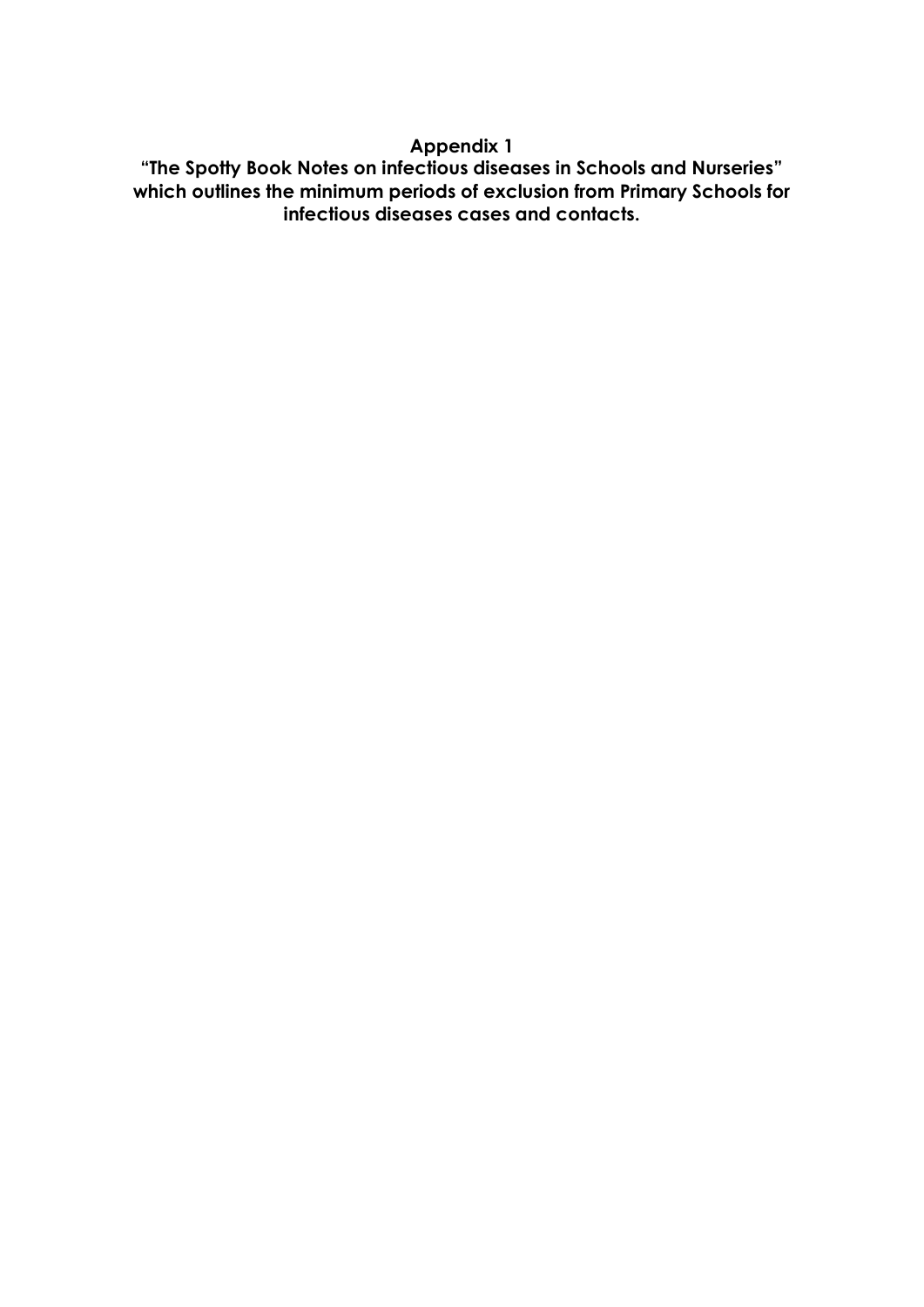#### **Appendix 2 Infection Control During the Coronavirus Pandemic**

#### **This appendix has been created in line with guidance from the Department for Education (DfE) and Public Health England (PHE).**

#### **Statement of intent**

We understand that we face a time of great uncertainty and, as a school, we are doing all we can to provide clarity and safety for the school community. This appendix includes provisions which the school will have due regard for during the coronavirus pandemic. The information in this section is under constant review and is updated to reflect changes to government guidance as it is released.

#### **Legal framework**

This policy has due regard to all relevant legislation and statutory guidance including, but not limited to, the following:

[https://assets.publishing.service.gov.uk/government/uploads/system/uploads](https://assets.publishing.service.gov.uk/government/uploads/system/uploads/attachment_data/file/1048357/220119_Schools_guidance_January.pdf) [/attachment\\_data/file/1048357/220119\\_Schools\\_guidance\\_January.pdf](https://assets.publishing.service.gov.uk/government/uploads/system/uploads/attachment_data/file/1048357/220119_Schools_guidance_January.pdf)

[https://www.gov.uk/government/publications/covid-19-decontamination-in](https://www.gov.uk/government/publications/covid-19-decontamination-in-non-healthcare-settings)[non-healthcare-settings](https://www.gov.uk/government/publications/covid-19-decontamination-in-non-healthcare-settings)

#### **Social distancing measures**

The school will adhere to the current government's social distancing guidelines as much as is possible.

#### **Additional hygiene and cleaning measures**

All children will be:

- Told to frequently wash their hands with soap and water for 20 seconds or sanitise.
- Encouraged not to touch their faces.
- Told to use a tissue or their elbow to catch coughs or sneezes and use bins for tissue waste.
- Children who have difficulty washing their hands will be supported by a member of staff.

Staff will ensure thorough handwashing before and after supporting children who need help with nappy changing, going to the toilet or eating.

All children will bring their own water bottle to school with them, and an outlet will be available for them to refill.

#### **Ventilation**

To reduce the risk of transmission, all staff should increase the air flow and ventilation by opening windows and doors (not fire doors) and planning outside lessons where possible.